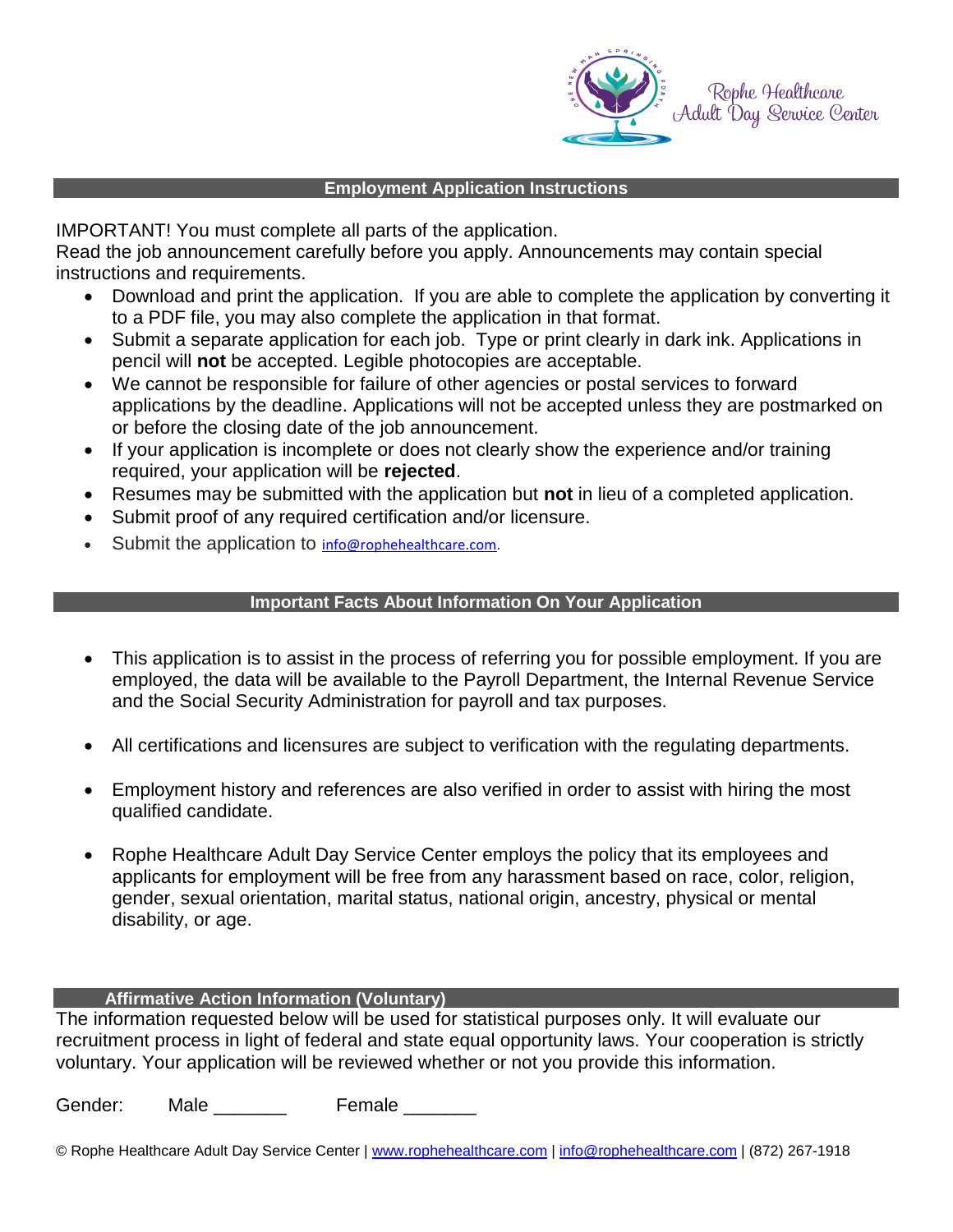| Ethnic Identification:    |  |
|---------------------------|--|
| African American          |  |
| Asian or Pacific Islander |  |
| Hispanic _____            |  |
| Native American           |  |
| Caucasian                 |  |
| Other                     |  |

Special Notice to Disabled Individuals:

If you are a disabled person, you are invited to volunteer information concerning any personal, physical or mental disability and your suggestions on how it may be accommodated. Do you have a disability which substantially limits basic work activities? Yes \_\_\_\_ No\_\_\_\_\_

Suggestions for reasonable accommodations: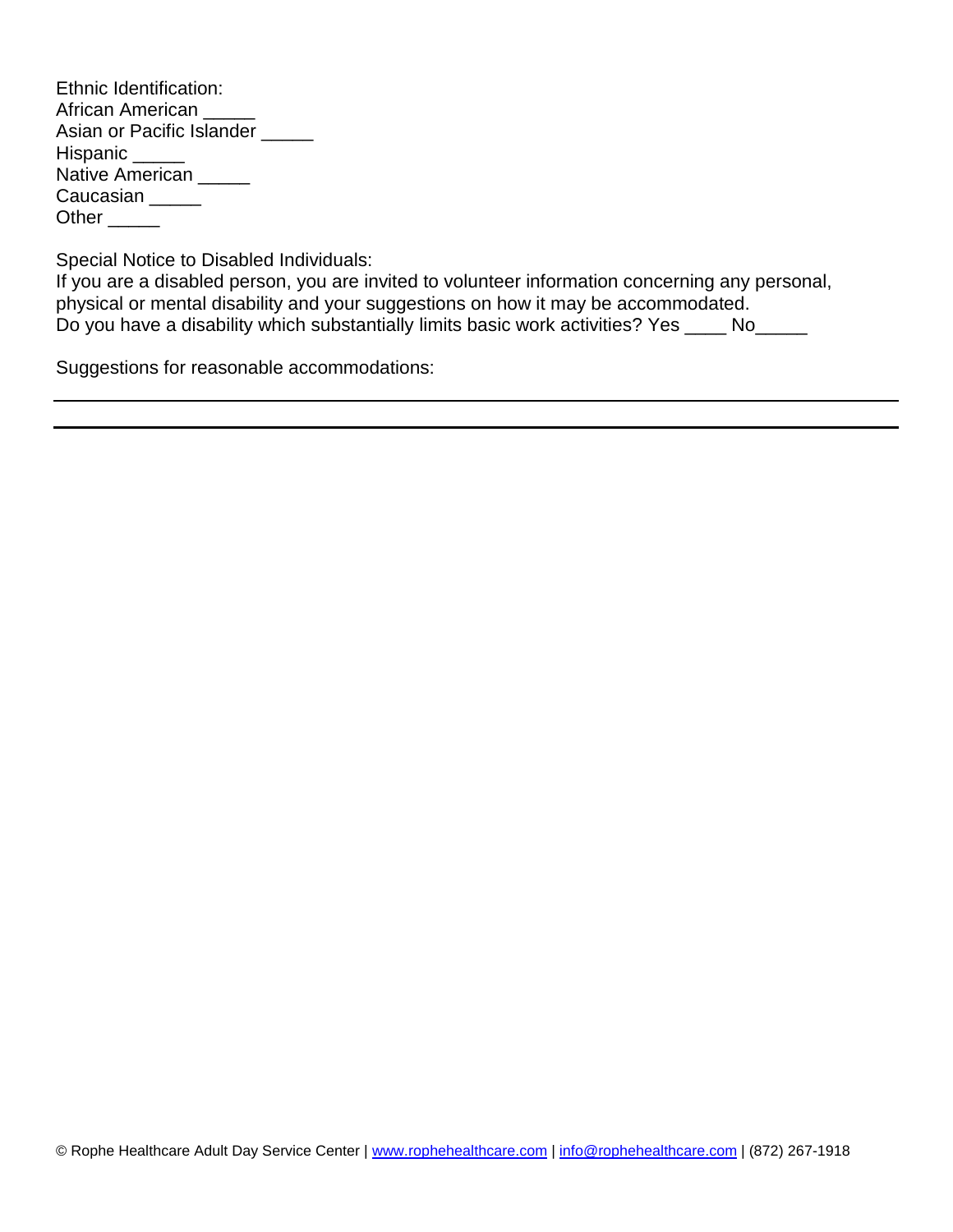

# **Employment Application**

| <b>Applicant Information</b>                                                                                                                                                  |                                                                                                                                                                                                                                      |                                               |                  |                       |               |         |                                                                                                                                                                                                                               |        |
|-------------------------------------------------------------------------------------------------------------------------------------------------------------------------------|--------------------------------------------------------------------------------------------------------------------------------------------------------------------------------------------------------------------------------------|-----------------------------------------------|------------------|-----------------------|---------------|---------|-------------------------------------------------------------------------------------------------------------------------------------------------------------------------------------------------------------------------------|--------|
| Full Name:                                                                                                                                                                    |                                                                                                                                                                                                                                      |                                               |                  |                       |               |         | Date: 2008                                                                                                                                                                                                                    |        |
|                                                                                                                                                                               | Last                                                                                                                                                                                                                                 | First                                         |                  |                       |               | M.I.    |                                                                                                                                                                                                                               |        |
| Address:                                                                                                                                                                      |                                                                                                                                                                                                                                      |                                               |                  |                       |               |         |                                                                                                                                                                                                                               |        |
|                                                                                                                                                                               | <b>Street Address</b>                                                                                                                                                                                                                |                                               |                  |                       |               |         | Apartment/Unit #                                                                                                                                                                                                              |        |
|                                                                                                                                                                               |                                                                                                                                                                                                                                      |                                               |                  |                       |               |         |                                                                                                                                                                                                                               |        |
|                                                                                                                                                                               | City                                                                                                                                                                                                                                 |                                               |                  |                       |               | State   | ZIP Code                                                                                                                                                                                                                      |        |
| Phone:                                                                                                                                                                        |                                                                                                                                                                                                                                      |                                               |                  |                       |               |         |                                                                                                                                                                                                                               |        |
|                                                                                                                                                                               | <u> 1989 - Johann Stoff, Amerikaansk politiker (</u>                                                                                                                                                                                 |                                               |                  |                       |               |         |                                                                                                                                                                                                                               |        |
| Date Available:                                                                                                                                                               |                                                                                                                                                                                                                                      | Social Security No.: _____________________    |                  |                       |               |         | Desired Salary:\$                                                                                                                                                                                                             |        |
| Position Applied for:                                                                                                                                                         | <u> 1989 - Johann Stein, fransk kampens og det forskellige og det forskellige og det forskellige og det forskell</u>                                                                                                                 |                                               |                  |                       |               |         |                                                                                                                                                                                                                               |        |
|                                                                                                                                                                               |                                                                                                                                                                                                                                      | <b>YES</b>                                    | NO               |                       |               |         | <b>YES</b>                                                                                                                                                                                                                    | NO     |
|                                                                                                                                                                               | Are you a citizen of the United States?                                                                                                                                                                                              | $\Box$                                        | □                |                       |               |         | If no, are you authorized to work in the U.S.? $\Box$                                                                                                                                                                         | $\Box$ |
|                                                                                                                                                                               | Have you ever worked for this company?                                                                                                                                                                                               | <b>YES</b><br>$\Box$                          | NO.<br>$\Box$    |                       |               |         |                                                                                                                                                                                                                               |        |
|                                                                                                                                                                               |                                                                                                                                                                                                                                      |                                               |                  |                       |               |         |                                                                                                                                                                                                                               |        |
| <b>YES</b><br>NO<br>Have you ever been convicted of a felony?<br>$\Box$<br>$\Box$                                                                                             |                                                                                                                                                                                                                                      |                                               |                  |                       |               |         |                                                                                                                                                                                                                               |        |
|                                                                                                                                                                               | If yes, explain: <u>example and the set of the set of the set of the set of the set of the set of the set of the set of the set of the set of the set of the set of the set of the set of the set of the set of the set of the s</u> |                                               |                  |                       |               |         |                                                                                                                                                                                                                               |        |
|                                                                                                                                                                               |                                                                                                                                                                                                                                      |                                               | <b>Education</b> |                       |               |         |                                                                                                                                                                                                                               |        |
|                                                                                                                                                                               |                                                                                                                                                                                                                                      |                                               |                  |                       |               |         |                                                                                                                                                                                                                               |        |
| High School:                                                                                                                                                                  | <u> 1989 - Johann Barn, fransk politik (</u>                                                                                                                                                                                         |                                               |                  |                       |               |         |                                                                                                                                                                                                                               |        |
| From:                                                                                                                                                                         | $To:$ and $\Box$                                                                                                                                                                                                                     | Did you graduate?                             |                  | <b>YES</b><br>$\Box$  | NO.<br>$\Box$ |         | Diploma:: and the contract of the contract of the contract of the contract of the contract of the contract of the contract of the contract of the contract of the contract of the contract of the contract of the contract of |        |
|                                                                                                                                                                               |                                                                                                                                                                                                                                      |                                               |                  |                       |               |         |                                                                                                                                                                                                                               |        |
| Address:<br>College:                                                                                                                                                          |                                                                                                                                                                                                                                      |                                               |                  |                       |               |         |                                                                                                                                                                                                                               |        |
| From:                                                                                                                                                                         | To:                                                                                                                                                                                                                                  | Did you graduate?                             |                  | <b>YES</b><br>$\Box$  | NO<br>П       | Degree: |                                                                                                                                                                                                                               |        |
|                                                                                                                                                                               |                                                                                                                                                                                                                                      |                                               |                  |                       |               |         |                                                                                                                                                                                                                               |        |
| Other:<br>Address:                                                                                                                                                            |                                                                                                                                                                                                                                      |                                               |                  |                       |               |         |                                                                                                                                                                                                                               |        |
| From:                                                                                                                                                                         | $\overline{a}$ To: $\overline{a}$<br><u> 1990 - Jan Barton, p</u>                                                                                                                                                                    | Did you graduate?                             |                  | <b>YES</b><br>$\perp$ | NO<br>$\Box$  |         | Degree: <u>__________________________</u>                                                                                                                                                                                     |        |
|                                                                                                                                                                               |                                                                                                                                                                                                                                      |                                               |                  |                       |               |         |                                                                                                                                                                                                                               |        |
| <b>Certifications/Licensure</b>                                                                                                                                               |                                                                                                                                                                                                                                      |                                               |                  |                       |               |         |                                                                                                                                                                                                                               |        |
|                                                                                                                                                                               |                                                                                                                                                                                                                                      | Certification Expiration Date _______________ |                  |                       |               |         |                                                                                                                                                                                                                               |        |
| License (s) _______________________________License Number _____________________________License Expiration date ______________<br>CPR Expiration Date ________________________ |                                                                                                                                                                                                                                      |                                               |                  |                       |               |         |                                                                                                                                                                                                                               |        |
|                                                                                                                                                                               |                                                                                                                                                                                                                                      |                                               |                  |                       |               |         |                                                                                                                                                                                                                               |        |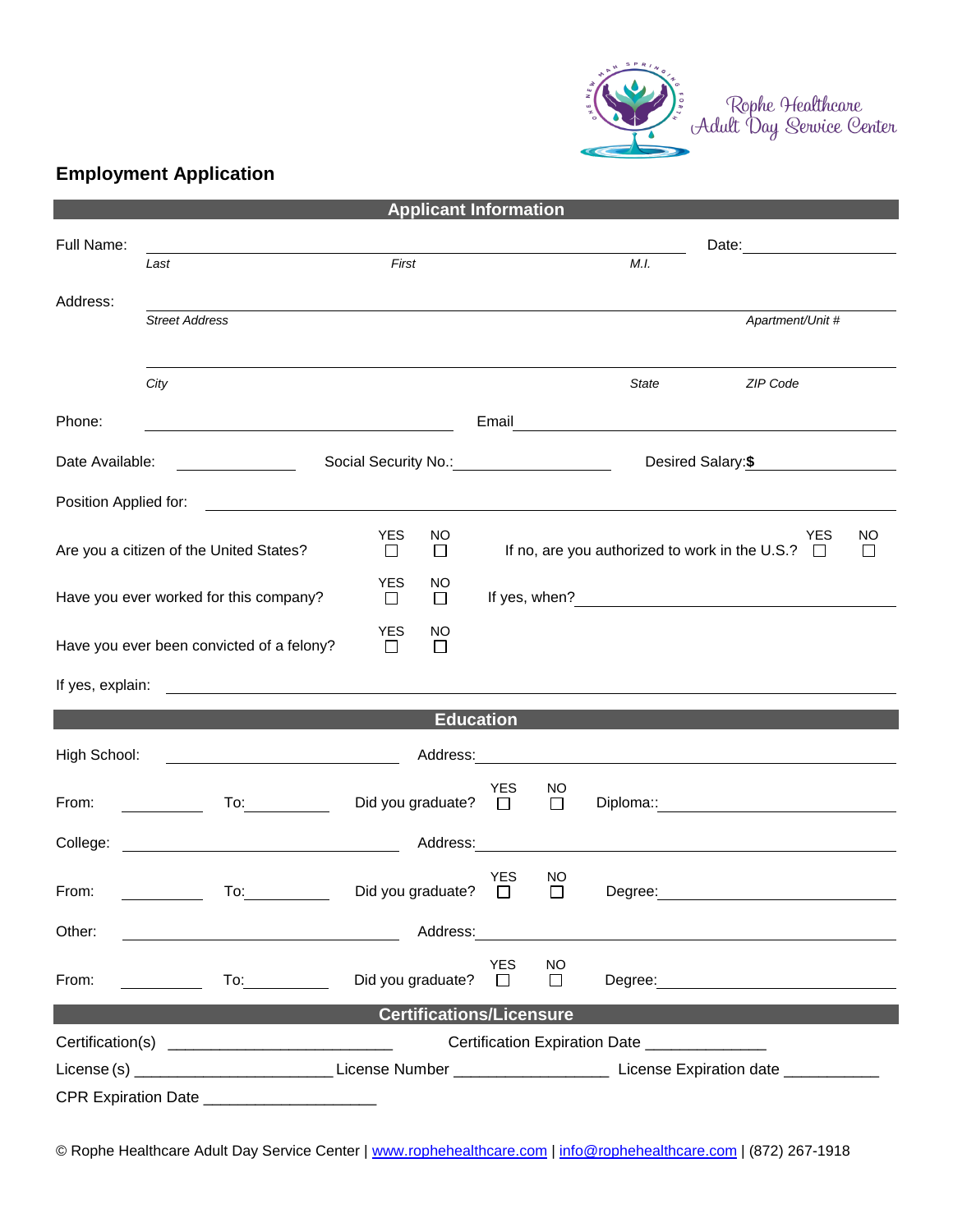#### **References**

*Please list three professional references.*

| Full Name:        |                                                                                                                                                  |                            |                     |                                                                                                                                                                                                                                        |  |
|-------------------|--------------------------------------------------------------------------------------------------------------------------------------------------|----------------------------|---------------------|----------------------------------------------------------------------------------------------------------------------------------------------------------------------------------------------------------------------------------------|--|
| Company:          |                                                                                                                                                  |                            |                     | Phone: <u>_________________</u>                                                                                                                                                                                                        |  |
| Address:          |                                                                                                                                                  |                            |                     |                                                                                                                                                                                                                                        |  |
| Full Name:        |                                                                                                                                                  |                            |                     |                                                                                                                                                                                                                                        |  |
| Company:          | and the control of the control of the control of the control of the control of the control of the control of the                                 |                            |                     |                                                                                                                                                                                                                                        |  |
| Address:          |                                                                                                                                                  |                            |                     |                                                                                                                                                                                                                                        |  |
|                   | and the control of the control of the control of the control of the control of the control of the control of the                                 |                            |                     |                                                                                                                                                                                                                                        |  |
| Full Name:        |                                                                                                                                                  |                            |                     | Relationship: 2000                                                                                                                                                                                                                     |  |
| Company:          |                                                                                                                                                  |                            |                     | Phone: 2008 2010 2010 2010 2010 2010 2021 2022 2023 2024 2022 2023 2024 2025 2026 2027 2028 2029 2020 2021 20                                                                                                                          |  |
| Address:          |                                                                                                                                                  |                            |                     |                                                                                                                                                                                                                                        |  |
|                   |                                                                                                                                                  | <b>Previous Employment</b> |                     |                                                                                                                                                                                                                                        |  |
| Company:          | and the control of the control of the control of the control of the control of the control of the control of the                                 |                            |                     |                                                                                                                                                                                                                                        |  |
| Address:          | and the control of the control of the control of the control of the control of the control of the control of the                                 |                            |                     | Supervisor: Victor Control of Control Control Control Control Control Control Control Control Control Control Co                                                                                                                       |  |
| Job Title:        | Starting Salary: \$                                                                                                                              | Ending Salary:\$           |                     |                                                                                                                                                                                                                                        |  |
| Responsibilities: | <u> 1989 - John Stein, Amerikaansk politiker (</u> † 1920)                                                                                       |                            |                     |                                                                                                                                                                                                                                        |  |
| From:             | $To: \begin{tabular}{ c c c } \hline \quad \quad & \quad \quad & \quad \quad \\ \hline \end{tabular}$<br><u> 1990 - Johann Barbara, martin a</u> |                            |                     | Reason for Leaving:<br><u>Next and the manufacture of the set of the set of the set of the set of the set of the set of the set of the set of the set of the set of the set of the set of the set of the set of the set of the set</u> |  |
|                   | May we contact your previous supervisor for a reference?                                                                                         | <b>YES</b><br>$\Box$       | <b>NO</b><br>$\Box$ |                                                                                                                                                                                                                                        |  |
|                   |                                                                                                                                                  |                            |                     |                                                                                                                                                                                                                                        |  |
| Company:          |                                                                                                                                                  |                            |                     | Phone: 2000 2000 2010 2010 2010 2010 2021 2022 2022 2023 2024 2022 2023 2024 2025 2026 2027 2028 2020 2021 20                                                                                                                          |  |
| Address:          |                                                                                                                                                  |                            |                     | Supervisor: 2000                                                                                                                                                                                                                       |  |
| Job Title:        |                                                                                                                                                  | Starting Salary: \$        |                     | Ending Salary: \$                                                                                                                                                                                                                      |  |
| Responsibilities: | <u> 1989 - Johann Harry Harry Harry Harry Harry Harry Harry Harry Harry Harry Harry Harry Harry Harry Harry Harry</u>                            |                            |                     |                                                                                                                                                                                                                                        |  |
| From:             | To: ________________                                                                                                                             |                            |                     | Reason for Leaving: Network of the Manuscript of the Manuscript of the Manuscript of the Manuscript of the Manuscript of the Manuscript of the Manuscript of the Manuscript of the Manuscript of the Manuscript of the Manuscr         |  |
|                   | May we contact your previous supervisor for a reference?                                                                                         | <b>YES</b><br>П            | <b>NO</b><br>П      |                                                                                                                                                                                                                                        |  |
|                   |                                                                                                                                                  |                            |                     |                                                                                                                                                                                                                                        |  |
| Company:          |                                                                                                                                                  |                            |                     |                                                                                                                                                                                                                                        |  |
| Address:          |                                                                                                                                                  |                            |                     | Supervisor: <u>_______________</u>                                                                                                                                                                                                     |  |
|                   |                                                                                                                                                  |                            |                     |                                                                                                                                                                                                                                        |  |

© Rophe Healthcare Adult Day Service Center | [www.rophehealthcare.com](http://www.rophehealthcare.com/) | [info@rophehealthcare.com](mailto:info@rophehealthcare.com) | (872) 267-1918